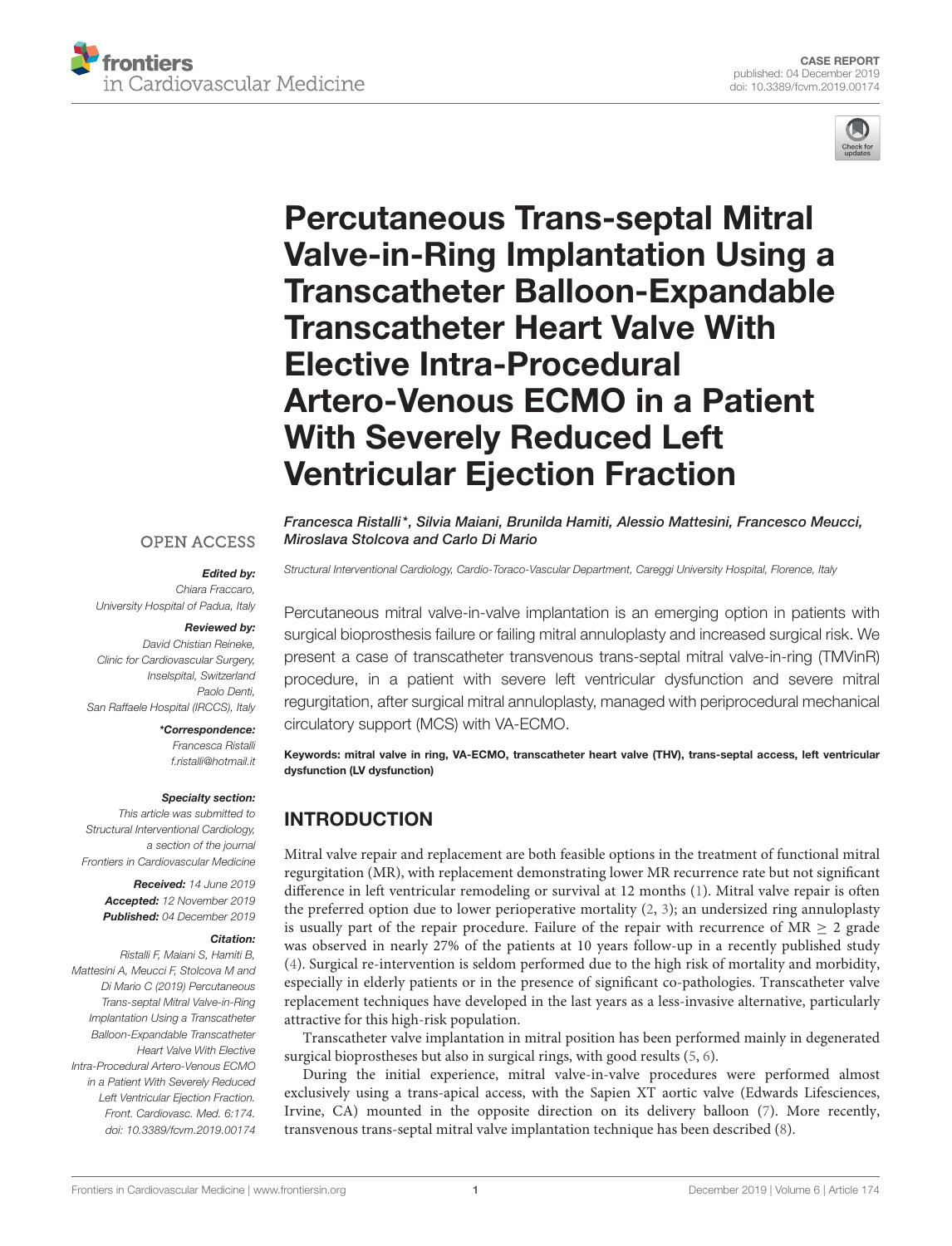We present a case of severe MR after surgical annuloplasty in a patient with very poor left ventricular function, treated by transcatheter transvenous trans-septal mitral valve-in-ring (TMVinR) transcatheter heart valve (THV) implantation, during mechanical circulatory support (MCS) with veno-arterial extra-corporeal membrane oxygenator (V-A ECMO). Written informed consent was obtained from the participant for the publication of this case report.

# CASE REPORT

A 72-year-old man with a history of ischemic and valvular heart disease and severely reduced left ventricular ejection fraction (EF) came to our attention due to heart failure and recurrent sustained ventricular tachycardias. He had been treated 25 years earlier with surgical patch-plasty of the left main coronary artery due to unstable angina. After 20 years, due to cardiac arrest and angiographic documentation of triple vessel coronary artery disease (CAD), he underwent coronary artery bypass grafting (CABG), with left internal mammary artery (LIMA) to left anterior descending (LAD) and sequential saphenous venous graft to intermediate and the obtuse marginal branch, together with mitral valve annuloplasty with a complete ring (Carpentier-Edwards Physio II n 26) and aortic valve replacement (Carpentier-Edwards Magna n 25). A year after the latter surgery, in 2013, he presented severe MR recurrence with evidence of detachment of the posterior portion of the annuloplasty ring and underwent re-do mitral surgery with suture of the detached portion and tricuspid plasty (Kay procedure) and MAZE ablation of atrial fibrillation. At that time, an implantable cardioverter-defibrillator (ICD) was implanted.

In September 2017, the patient was admitted to another institution because of acute heart failure and repeated syncopal episodes with documented ventricular tachycardia. A coronary angiogram showed critical left main and left circumflex artery (LCx) stenoses, venous graft occlusion, and patent LIMA graft. Transthoracic echocardiogram showed severe left ventricular dysfunction (EF 20–25%) and severe MR. An attempt for upgrading the ICD to CRT-D failed, because of insufficient coronary sinus dimensions. The patient was transferred to our institution for further care. The case was discussed in the Heart Team and the decision was made to treat the patient percutaneously with PCI and trans-catheter therapy of the MR, considering the prohibitive surgical risk (STS PROM 27.8%) of a 4th re-do surgery. The patient underwent PCI to left main coronary artery and intermediate branch (provisional approach to the bifurcation with LCx). The procedure was uncomplicated with good angiographic result (**[Figure 1](#page-1-0)**).

Transesophageal echocardiography (TEE) was performed to better assess mitral valve anatomy. It showed severe tethering of both leaflets, large coaptation depth (12 mm), annular diameters of  $14 \times 22$  mm and a mean trans-mitral gradient of 5 mmHg. Considering the echo data, the patient was deemed to be a poor candidate for a transcatheter edge-to-edge mitral valvuloplasty. An ECG-gated contrast-enhanced CT scan of the patient's heart and a CT angiogram of the thoraco-abdominal aorta were obtained in order to evaluate the pertinent anatomy for a valve-in-ring procedure. Cardiac CT scan was analyzed using a commercially available software (3Mensio Structural Heart Mitral Workflow, Pie Medical Imagining Maastricht, Netherlands) showing an annulus area of 2.8  $\text{cm}^2$  and a perimeter of 62.2 mm. The measurements were consistent with the data from the Mitral Valve in Valve application (B.V. Mitral Valve in Valve Mitral app, [http://www.ubqo.com/vivmitral\)](http://www.ubqo.com/vivmitral) suggesting the use of an Edwards Sapien 3 23-mm valve. No dehiscence of the valvuloplasty ring was detectable on CT scan. The risk of left ventricular outflow tract (LVOT) obstruction was estimated to be low, based on large ventricular dimensions and absence of other LVOT obstruction predictive features. In particular, neo-LVOT estimated area was well-above the described cutoff of 250 mm<sup>2</sup>, and the calculated aorto-mitral angle was not indicative of high risk (**[Figure 2](#page-2-0)**).

After evaluation of the clinical and imaging data, the decision was made to perform a trans-catheter trans-septal mitral valve implantation using a Sapien 3 valve. We also decided to perform the intervention using MCS with VA-ECMO due to the electrical instability of the patient and the low EF. According to the CT angiogram, the ilio-femoral arteries were suitable to accommodate the arterial cannula of the ECMO.

The procedure was performed under general anesthesia and TEE guidance. VA-ECMO was positioned via left femoral artery (21 F) and right jugular vein (23 F), with preimplantation of

<span id="page-1-0"></span>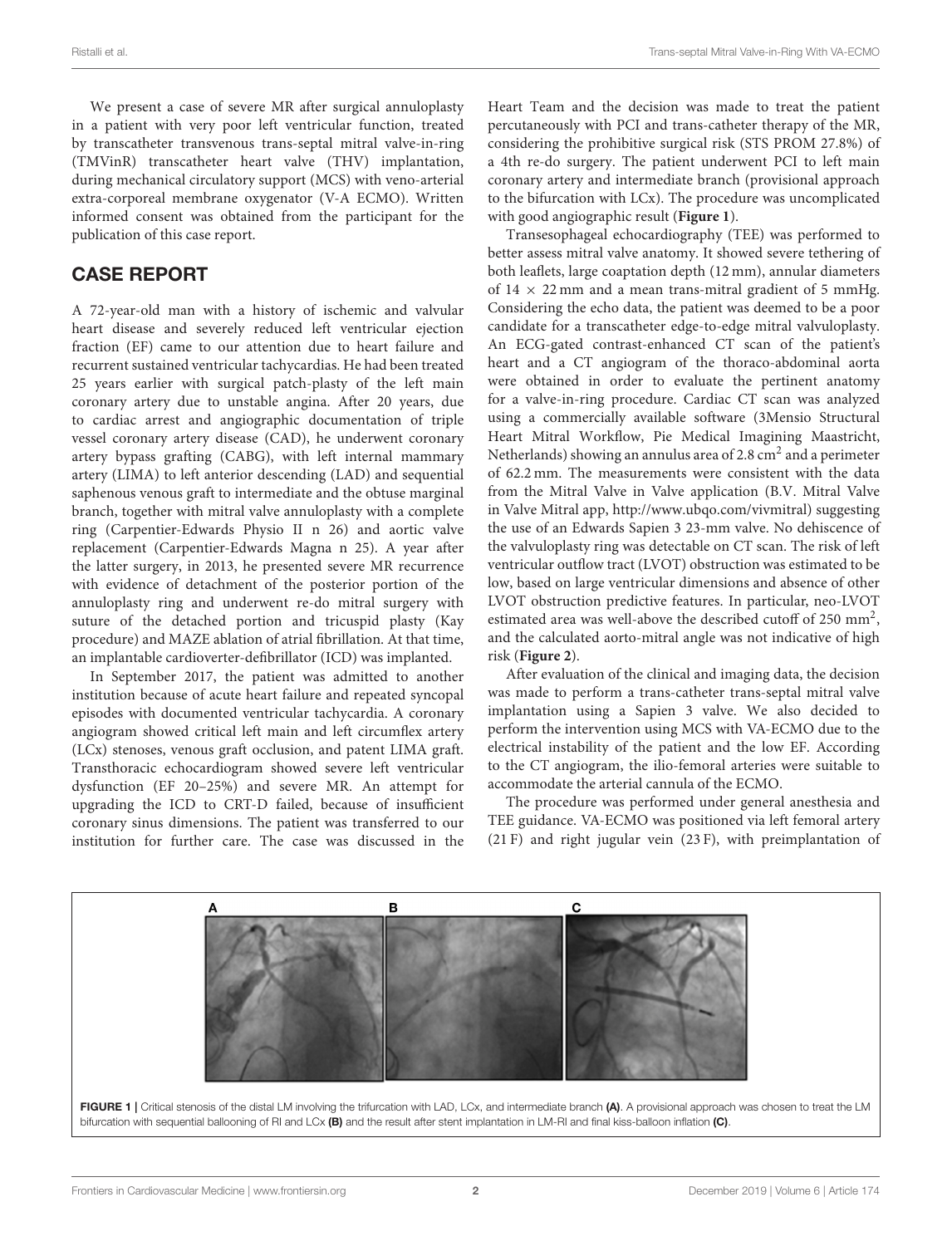

<span id="page-2-0"></span>FIGURE 2 | CT reconstruction showing the relationship between aortic and mitral bioprostheses. The aorto-mitral angle of 134◦ is associated with a low risk of LVOT obstruction.

two Proglide devices (Abbott Vascular, Abbott Park, IL) on the arterial access. After positioning of the vascular cannulas, MCS was started with a flow rate of 2.1 L/min (**[Figure 3](#page-2-1)**).

After obtaining right femoral vein access, trans-septal puncture was performed at the superior and posterior aspect of the fossa ovalis. The fossa was dilated with an  $8.0 \times 20 \text{ mm}$ balloon and an 8F Mullins' sheath was placed in the left atrium. Then, the mitral valve was crossed using a 0.035′′ hydrophilic wire supported by a 5F internal mammary artery catheter. The Mullins' sheath was advanced in the left ventricle, and two high-support pre-shaped guide wires (Safari S, Boston Scientific, Marlborough, MA) were positioned in the left ventricle to improve the support of the system. Further dilatation of the fossa ovalis was performed using a  $14 \times 40$  mm peripheral angioplasty balloon and the Edwards 14F e-sheath was inserted in the right femoral vein. An Edwards Sapien 3 23-mm prosthesis was mounted with the skirt oriented toward the delivery handle for anterograde deployment in mitral position. Valve positioning on the delivery balloon was achieved in the inferior vena cava. The prosthesis was directed toward the mitral valve by full flexion of the Commander delivery system, in a fluoroscopic projection perpendicular to the plane of the ring.

Subsequently, the prosthesis was placed within the mitral ring. Its correct position was carefully checked by fluoroscopy and TEE and it was deployed by slow balloon inflation under rapid pacing (180 bpm). Echocardiography revealed only trivial paravalvular leak, absence of LVOT obstruction and mean transmitral diastolic gradient of 5 mmHg (**[Figure 4](#page-3-0)**). Interatrial septum presented small residual left to right shunt at the transseptal puncture site.

During the procedure, especially after the crossing of the mitral valve with the stiff wires, the patient presented prolonged episodes of absence of pulsatile pressure and was completely dependent on ECMO circulatory support (flow rate 3.0 L/min, 3,000 revolutions/min). However, after THV implantation, the patient maintained hemodynamic stability and the VA-ECMO was removed in the cath lab, following rapid weaning. The arterial access was closed with the pre-implanted Proglides, without complications. The patient was transferred to the referring hospital after 5 days.



<span id="page-2-1"></span>access closure with two preimplanted Proglides and intravascular hemostasis (10  $\times$  20 mm peripheral balloon); (D) angiographic control showing good result on site of arterial access.

At 6 months follow-up, the patient presented with improved general conditions, with moderate effort dyspnea, while on Furosemide 125 mg bid. Transthoracic echocardiography showed the prosthesis in a correct position with mild paravalvular leak and a mean transvalvular gradient of 5 mmHg. Left ventricular EF was 20%.

### **DISCUSSION**

Transcatheter mitral valve replacement is gaining success as an alternative to surgery in high-risk patients presenting with degeneration of bioprostheses in mitral position or failing mitral annuloplasty rings [\(6,](#page-4-5) [7\)](#page-4-6). Previous reports have described the feasibility of implantation of transcatheter prostheses in surgical annuloplasty rings [\(8\)](#page-4-7), despite the theoretical limitations related to the asymmetrical shape, size, and deformability of the ring.

Pre-procedural planning is of paramount importance in this setting. First of all, information on the previous surgery and the underlying mitral valve disease needs to be as complete as possible.

There are multiple types of rings available for surgical mitral repair, classified in terms of flexibility, geometry, and circumferential completeness. The presence of a complete or incomplete ring is an important factor to consider during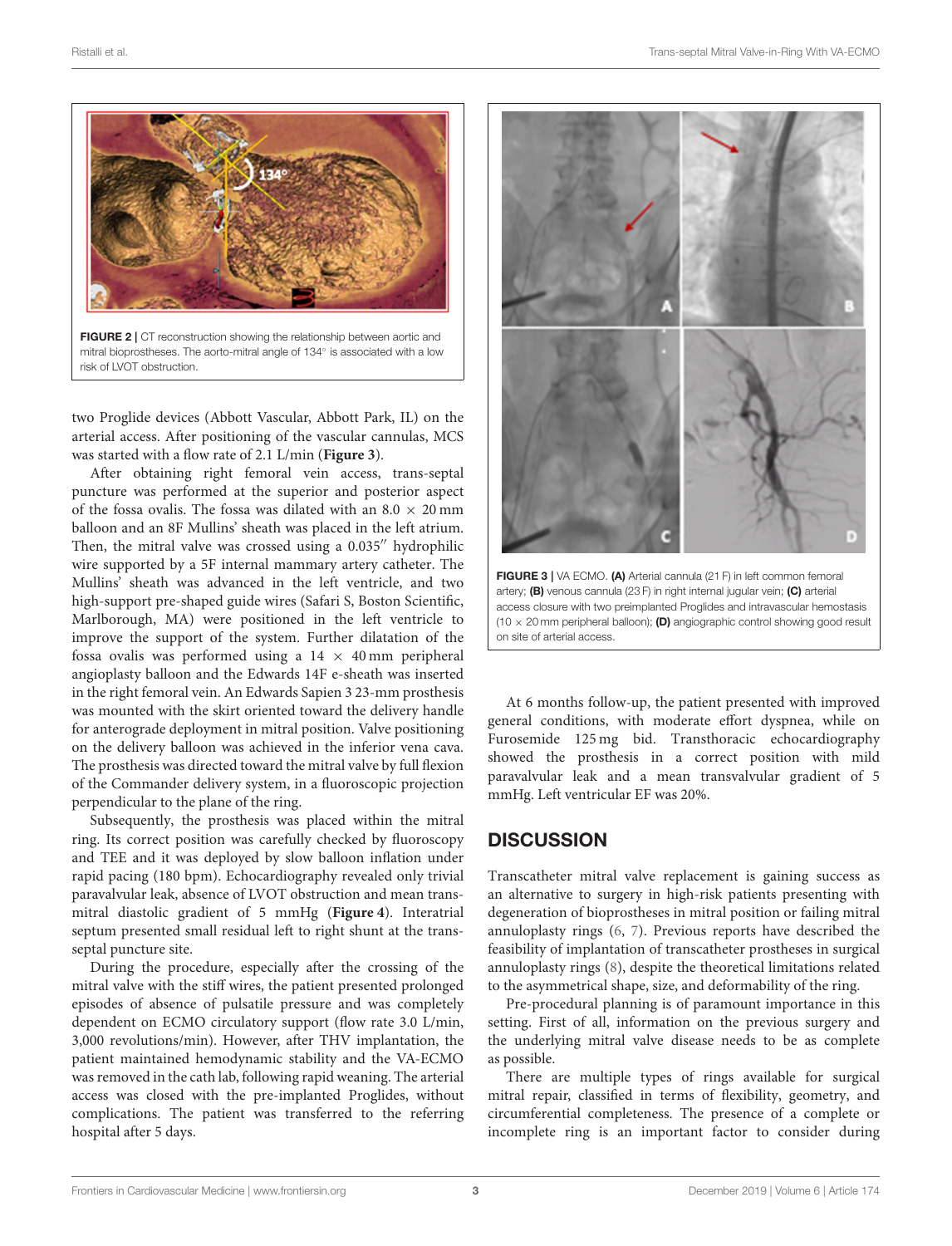

<span id="page-3-0"></span>pre-procedural planning and an accurate CT-scan evaluation is crucial to investigate and confirm structural features of the ring. Physio II Carpentier Edwards ring is a rigid, complete, saddle-shaped ring. Compared with semi-rigid or flexible rings, rigid ones may retain their original D-shape even after THV implantation, carrying a risk of incomplete paravalvular sealing. Slightly oversizing the THV and high-pressure post-dilatation can minimize PVR in cases of TMVInR [\(9\)](#page-4-8). Also, the type of valve pathology (stenosis or regurgitation) must be taken into account for a correct sizing.

Transoesophageal echocardiography allows the assessment of valvular dysfunction severity and the mechanism of annuloplasty failure, including the exclusion of a coexistent annular dehiscence. A dedicated ECG-gated contrast-enhanced CT scan is useful for the sizing of the prosthesis. Even if the information about the previously implanted surgical ring is available, CT imaging is still invaluable to confirm annular shape and dimensions as well as to predict LVOT obstruction risk, especially in valve-in-ring procedures where the native anterior mitral valve leaflet might be freely displaced toward the LVOT by the percutaneous prosthesis. Several predictors of LVOT obstruction, including septal hypertrophy, a small left ventricular cavity, an aorto-mitral annular angle of <135°, and a length of the anterior MV leaflet  $(AML) > 30$  mm have been identified [\(10,](#page-4-9) [11\)](#page-4-10). To avoid the latter cause of LVOT obstruction, Babaliaros et al. [\(12\)](#page-4-11) have proposed, prior to THV

implantation, a percutaneous splitting of the anterior mitral leaflet by means of an electrified guide wire that traverses the leaflet base, between two retrograde aortic catheters, and which is then pulled outwards toward the leaflet tip to cause its tear. Use of this technique has been reported in small numbers of cases with promising results [\(12\)](#page-4-11).

Commonly aortic THVs are used in mitral position for TMVinR procedures, namely, Edwards Sapien valves and the Lotus valve. In addition to CT scan measurements, a Mitral Valve in Valve application is available (B.V. Valve in Valve Mitral app, [http://www.ubqo.com/vivmitral\)](http://www.ubqo.com/vivmitral), providing helpful sizing suggestions for valvuloplasty rings as well.

After defining THV size, a simulation of its positioning inside the ring can be done, considering to deploy 80–90% of the THV into the LV and 20–10% into the left atrium. This allows a visual measurement of procedural result and a direct measure of the residual neo-LVOT area for LVOT-obstruction risk prediction. A cutoff Neo-LVOT area predicting a significant risk for LVOT obstruction is not well-defined at this moment, but some studies showed that a Neo-LVOT of 250 mm<sup>2</sup> or more have a lower risk of LVOT obstruction [\(8\)](#page-4-7). Another important factor to consider in valve positioning is the valve flaring at the ventricular end, which could reduce the risk of delayed migration of the THV, but also contribute to the LVOT obstruction. The degree of flare is directly proportional to the degree of LVOT area reduction [\(10\)](#page-4-9).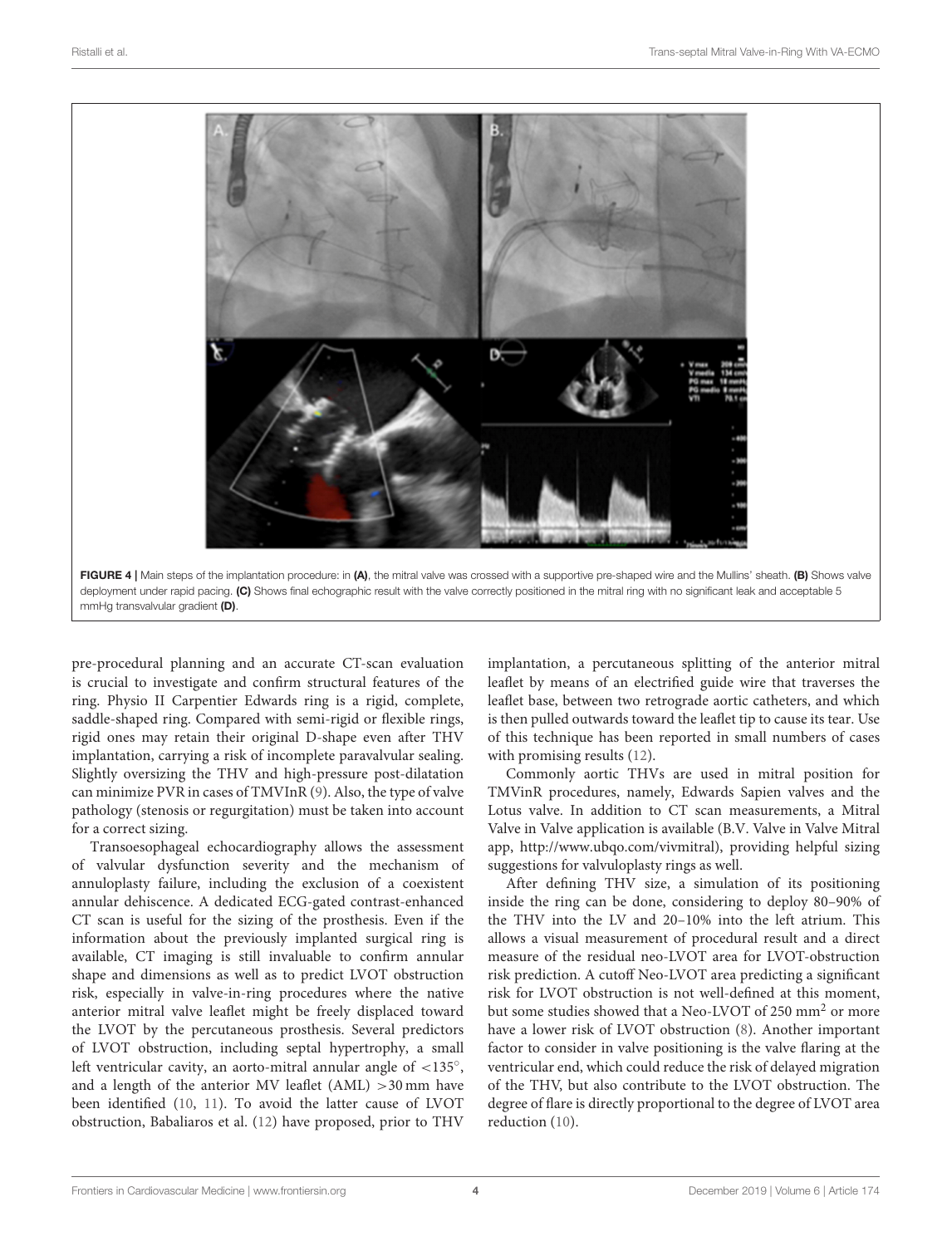Recently, the transvenous trans-septal approach has emerged as an alternative to trans-apical approach and appears to be less invasive and preferred by patients although more technically challenging. Preliminary data from the VIVID registry showed more pronounced improvement in left ventricular EF and possibly lower mortality [\(13,](#page-4-12) [14\)](#page-4-13). A reported experience of 521 patients undergoing transcatheter mitral valve implantation (322 ViV, 141 VinR, 58 valve in native mitral valve with calcified annulus—VinMAC) provided excellent outcomes for patients with degenerated bioprostheses; VinR and VinMAC were associated with higher rates of adverse events and mid-term mortality compared to ViV, due to more frequent complications, in particular post-procedural MR and LVOT obstruction [\(15\)](#page-5-0). However, need for a second valve decreased with experience and was not associated with worse outcomes. Patients treated with VinR experienced significant improvement of symptoms, suggesting that this technique is a reasonable alternative for high-risk patients.

Considering the patient's clinical conditions, particularly the severe EF reduction, we considered the patient to be at high risk of intra-procedural hemodynamic instability. We therefore elected for a peri-procedural percutaneous implantation of VA-ECMO. This device was selected due to the absence of interference with aortic valve, a bioprosthesis in our case, and peripheral positioning not requiring implantation of a device inside left cardiac chambers. In order to avoid interference with the valve prosthesis delivery system, we decided to position the venous cannula in right internal jugular vein, with the tip at the superior vena cava-right atrium junction level. VA-ECMO can provide high circulatory flow (3–7 L/m), warranting adequate

# **REFERENCES**

- <span id="page-4-0"></span>1. Acker MA, Parides MK, Perrault LP, Moskowitz AJ, Gelijns AC, Voisine P, et al. Mitral-valve repair versus replacement for severe ischemic mitral regurgitation. N Engl J Med[. \(2014\) 370:23–32. doi: 10.1056/](https://doi.org/10.1056/NEJMoa1312808) NEJMoa1312808
- <span id="page-4-1"></span>2. Grossi EA, Goldberg JD, LaPietra A, Ye X, Zakow P, Sussman M, et al. Ischemic mitral valve reconstruction and replacement: comparison of longterm survival and complications. J Thorac Cardiovasc Surg. (2001) 122:1107– 24. doi: [10.1067/mtc.2001.116945](https://doi.org/10.1067/mtc.2001.116945)
- <span id="page-4-2"></span>3. Al-Radi OO, Austin PC, Tu JV, David TE, Yau TM. Mitral repair versus replacement for ischemic mitral regurgitation. Ann Thorac Surg. (2005) 79:1260–7. doi: [10.1016/j.athoracsur.2004.09.044](https://doi.org/10.1016/j.athoracsur.2004.09.044)
- <span id="page-4-3"></span>4. Petrus AHJ, Dekkers OM, Tops LF, Timmer E, Klautz RJM, Braun J. Impact of recurrent mitral regurgitation after mitral valve repair for functional mitral regurgitation: long-term analysis of competing outcomes. Eur Heart J. (2019) 40:2206–14. doi: [10.1093/eurheartj/ehz306](https://doi.org/10.1093/eurheartj/ehz306)
- <span id="page-4-4"></span>5. Eleid MF, Cabalka AK, Williams MR, Whisenant BK, Alli OO, Fam N, et al. Percutaneous transvenous transseptal transcatheter valve implantation in failed bioprosthetic mitral valves, ring annuloplasty, and severe mitral annular calcification. JACC Cardiovasc Interv. (2016) 9:1161–74. doi: [10.1016/j.jcin.2016.02.041](https://doi.org/10.1016/j.jcin.2016.02.041)
- <span id="page-4-5"></span>6. Dvir D, Webb J. Mitral valve-in-valve and valve-in-ring: technical aspects and procedural outcomes. EuroIntervention. (2016) 12:Y93–6. doi: [10.4244/EIJV12SYA25](https://doi.org/10.4244/EIJV12SYA25)
- <span id="page-4-6"></span>7. de Weger A, Ewe SH, Delgado V, Bax JJ. First-in-man implantation of a transcatheter aortic valve in a mitral annuloplasty ring: novel treatment modality for failed mitral valve repair. Eur J Cardio Thorac Surg. (2011) 39:1054–6. doi: [10.1016/j.ejcts.2010.09.021](https://doi.org/10.1016/j.ejcts.2010.09.021)

hemodynamic support during invasive maneuvers determining cardiac output reduction and during the fast ventricular pacing required for valve implantation [\(16\)](#page-5-1). We preferred this device to conventional extracorporeal circulation due to versatility and to the possibility of maintaining it after the procedure if needed. Due to the large dimensions of the arterial cannula, preprocedural peripheral vessels CT scan is essential to evaluate arterial dimensions in order to ascertain the feasibility of the 21 F cannula positioning.

# **CONCLUSIONS**

Percutaneous TMVinR implantation is safe and feasible with good acute and intermediate results. We suggest the use of MCS in patients at high risk of hemodynamic instability.

# DATA AVAILABILITY STATEMENT

All datasets generated for this study are included in the article/supplementary material.

# AUTHOR CONTRIBUTIONS

FR, AM, and FM has contributed to procedure planning, patient management, data collection and processing, and manuscript editing. SM has contributed to data collection and processing and manuscript editing. BH has contributed to patient management. MS has contributed to patient management and procedure planning. CD has contributed to procedure planning, patient management, and manuscript editing.

- <span id="page-4-7"></span>8. Wang DD, Eng MH, Greenbaum AB, Myers E, Forbes M, Karabon P, et al. Validating a prediction modeling tool for left ventricular outflow tract (LVOT) obstruction after transcatheter mitral valve replacement (TMVR). Catheter Cardiovasc Interv. [\(2018\) 92:379–87. doi: 10.1002/ccd.](https://doi.org/10.1002/ccd.27447) 27447
- <span id="page-4-8"></span>9. Hachinohe D, Latib A, Montorfano M, Colombo A. Transcatheter mitral valve implantation in rigid mitral annuloplasty rings: potential differences between complete and incomplete rings. Catheter Cardiovasc Interv. (2019) 93:E71–E4. doi: [10.1002/ccd.27658](https://doi.org/10.1002/ccd.27658)
- <span id="page-4-9"></span>10. Bapat V, Pirone F, Kapetanakis S, Rajani R, Niederer S. Factors influencing left ventricular outflow tract obstruction following a mitral valve-in-valve or valve-in-ring procedure,part 1. Catheter Cardiovasc Interv. (2015) 86:747–60. doi: [10.1002/ccd.25928](https://doi.org/10.1002/ccd.25928)
- <span id="page-4-10"></span>11. Khan JM, Rogers T, Babaliaros VC, Fusari M, Greenbaum AB, Lederman RJ. Predicting left ventricular outflow tract obstruction despite anterior mitral leaflet resection: the "Skirt NeoLVOT". JACC Cardiovasc Imaging. (2018) 11:1356–9. doi: [10.1016/j.jcmg.2018.04.005](https://doi.org/10.1016/j.jcmg.2018.04.005)
- <span id="page-4-11"></span>12. Babaliaros VC, Greenbaum AB, Khan JM, Rogers T, Wang DD, Eng MH, et al. Intentional percutaneous laceration of the anterior mitral leaflet to prevent outflow obstruction during transcatheter mitral valve replacement: first-in-human experience. JACC Cardiovasc Interv. (2017) 10:798–809. doi: [10.1016/j.jcin.2017.01.035](https://doi.org/10.1016/j.jcin.2017.01.035)
- <span id="page-4-12"></span>13. Urena M, Himbert D, Brochet E, Carrasco JL, Iung B, Nataf P, et al. Transseptal transcatheter mitral valve replacement using balloon-expandable transcatheter heart valves. JACC Cardiovasc Interv. (2017) 10:1905–19. doi: [10.1016/j.jcin.2017.06.069](https://doi.org/10.1016/j.jcin.2017.06.069)
- <span id="page-4-13"></span>14. Stone GW, Adams DH, Abraham WT, Kappetein AP, Généreux P, Vranckx P, et al. Clinical trial design principles and endpoint definitions for transcatheter mitral valve repair and replacement: Part 2: endpoint definitions: a consensus